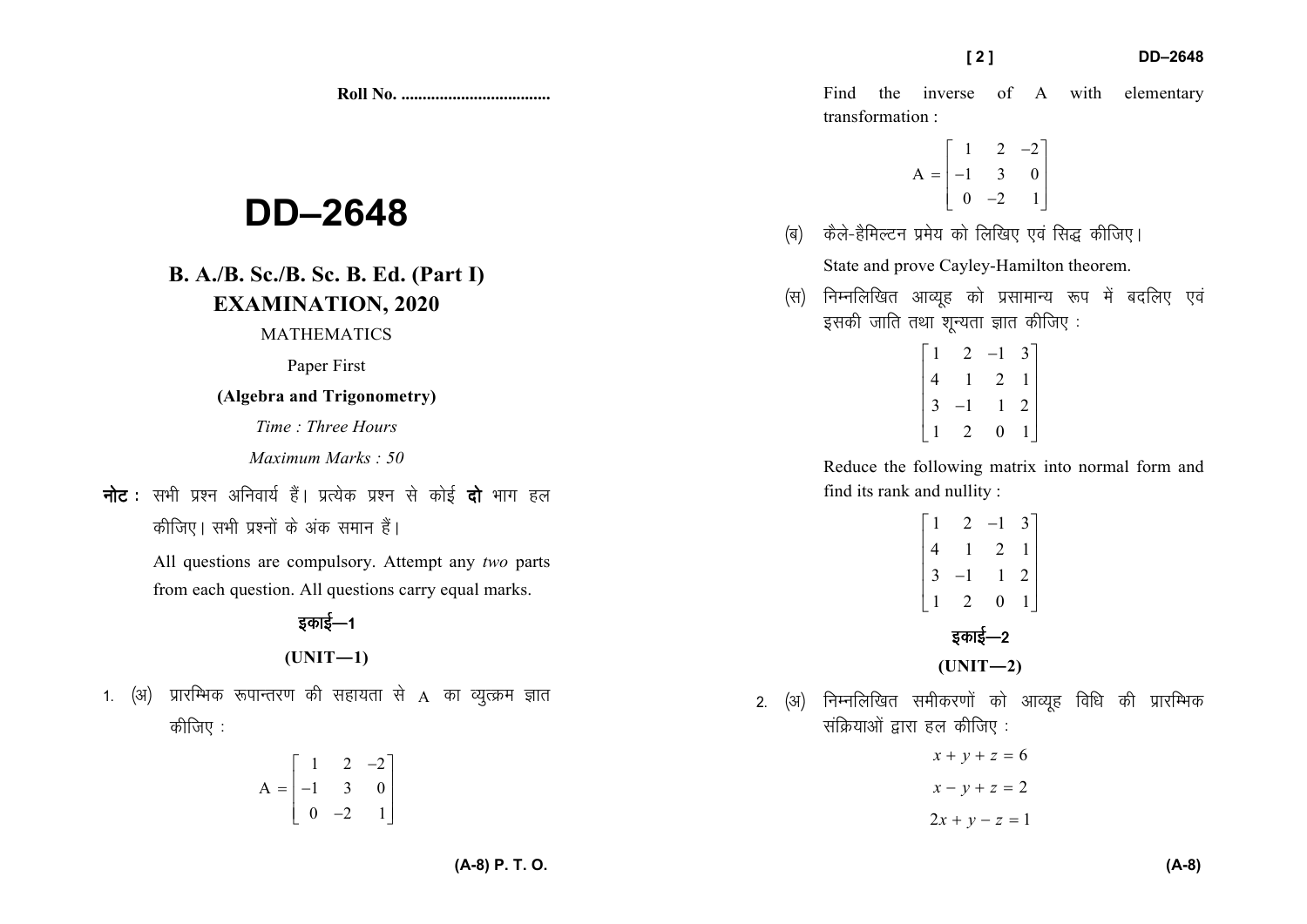Solve the following equations with the help of elementary operations of matrix method :

$$
x + y + z = 6
$$

$$
x - y + z = 2
$$

$$
2x + y - z = 1
$$

*¼c½ Qsjkjh fof/k ls prq?kkZr dks gy dhft, %* 

 $x^4 - 4x^3 - x^2 + 16x - 12 = 0$ 

Solve the biquadratic by Ferrari's method :

 $x^4 - 4x^3 - x^2 + 16x - 12 = 0$ 

*(स)* यदि समीकरण  $x^3 - px^2 + qx - r = 0$  के मुल हरात्मक *Js.kh* (H. P.) *esa gksa*] *rks fl) dhft, fd %* 

$$
27r^2 - 9pqr + 2q^3 = 0
$$

If roots of the equation  $x^3 - px^2 + qx - r = 0$  are in H. P., then prove that :

- $27r^2 9$  par +  $2a^3 = 0$ *bdkbZ*&*<sup>3</sup>* $(UNIT-3)$
- 3. (अ) यदि *f* : A → B एकैकी आच्छादक हो, तो दर्शाइये कि  $f^{-1}: \mathbf{B} \to \mathbf{A}$  भी एकैकी आच्छादक होगा। If  $f : A \rightarrow B$  is one-one onto, then show that
	- $f^{-1}: B \to A$  is also one-one onto.
	- *(*ब) लैग्रांज के प्रमेय को लिखकर सिद्ध कीजिए। State and prove Lagrange's theorem.

*¼l½ fl) dhft, fd ,d lewg* G *ds vfjDr mileqPp;* Hके एक उपसमूह होने के लिए आवश्यक एवं पर्याप्त प्रतिबंध यह है कि :

$$
a \in \mathcal{H}, b \in \mathcal{H} \to ab^{-1} \in \mathcal{H}
$$

 $\sigma$ हाँ  $b^{-1}$ , *b* का प्रतिलोम है।

Prove that necessary and sufficient condition for anon-empty subset H of a group G to be a subgroup isthat :

$$
a \in \mathcal{H}, b \in \mathcal{H} \to ab^{-1} \in \mathcal{H}
$$

where  $b^{-1}$  is an inverse of *b*.

## *bdkbZ*&*<sup>4</sup>*

**(UNIT—4)** 

4. (अ) दिखाइये कि एक चक्रीय समूह, जिसकी कोटि *n* है, इकाई के *n* वें मूल के समूह से तुल्याकारी होता है।

> Show that a cyclic group with finite order *n* is isomorphic to the multiplicative group of *n*th roots of unity.

*¼c½ fl) dhft, fd nks mioy;ksa dk loZfu"B ,d mioy; होता* है।

Prove that intersection of two subrings is a subring.

*(*स) दिखाइये कि प्रत्येक क्षेत्र अनिवार्यतः एक पर्णाकीय प्रान्त *gksrk gSA* 

Show that each field is necessarily an integral domain.